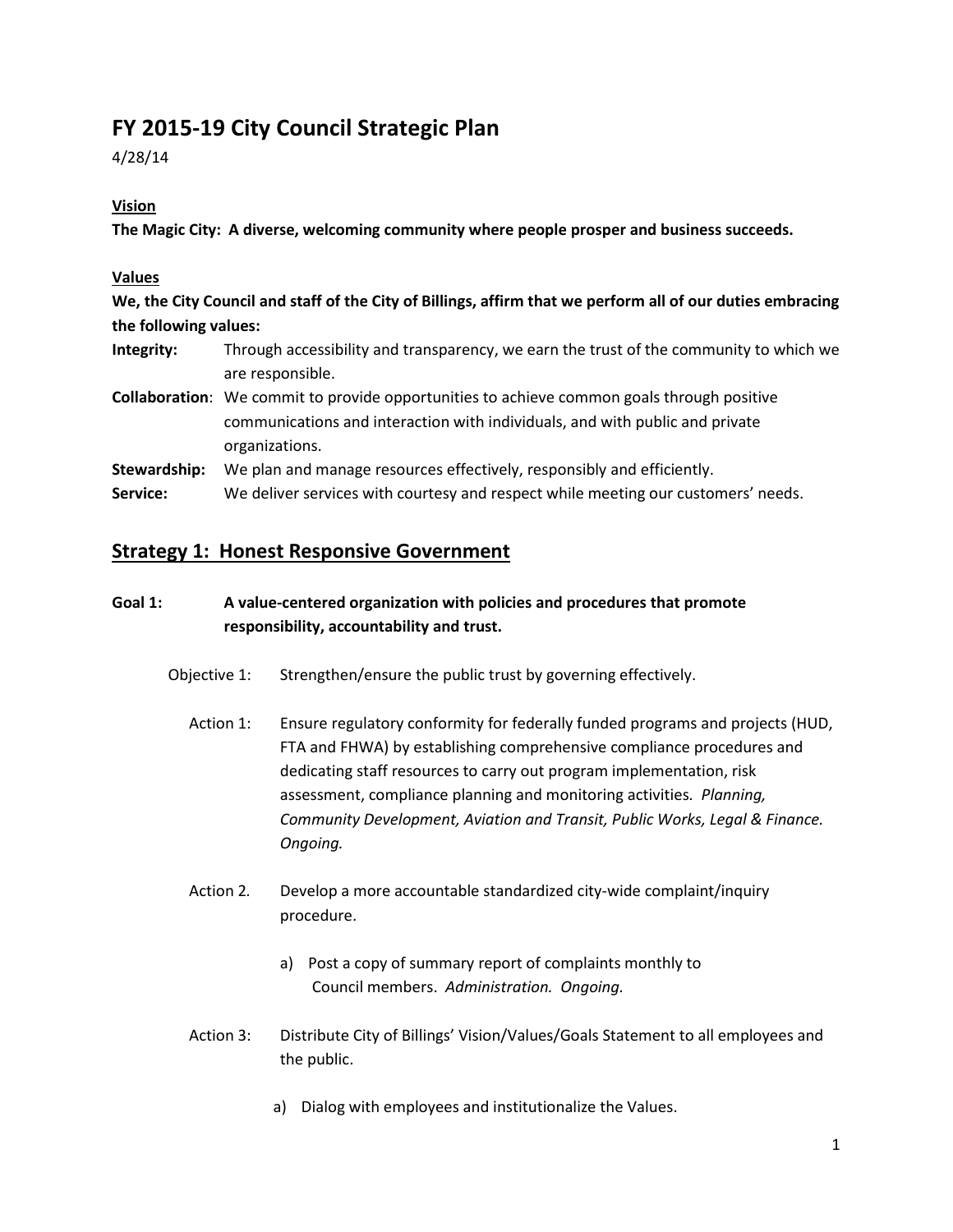### **Strategy 1: Honest, Responsive Government (Cont.)**

Values and Strategic Plan will be distributed to employees, such as with paychecks. City Administrator and Dept. Directors will schedule meetings at employees' workplaces to present and discuss the material and respond to questions. *All departments. FY 15.*

- *b)* Provide feedback to City Council when presentations are completed. *Administration. FY 15.*
- c) Post in prominent city government locations, including the website, council chambers, etc. (upon Council approval). *All departments. FY 15.*
- Action 3: Revise Employee Recognition Program
	- a) Recommend ways of standardizing rewards and levels of recognition across the organization. *All departments. FY 16.*
- Action 4: Initiate ethics training that incorporates vision/values and goals. *Administration. FY 15.*
- Objective 2: Support decision-making with timely and accurate short-term and long-range analysis.
	- Action 1: Dedicate resources and engage a professional firm to conduct a Facility Needs Study to include a detailed assessment of current conditions, projected future growth, and other facility needs. *Administration, Facilities & Municipal Court. FY 15.*
	- Action 2: Complete a Priority Based Budgeting review based on the revised Strategic Plan, to determine the order in which programs will be funded if resources are limited or new programs are desired. *All departments. FY 15.*
- Objective 3: Improve public engagement in City decision making.
	- Action 1: Investigate the feasibility and benefits of broadening the City's use of social media*. All departments. FY 16.*
	- Action 2: Continue transitioning to new Innoprise and Public Safety computer software (which will provide the information needed for improved public communication/information). *All departments. Ongoing.*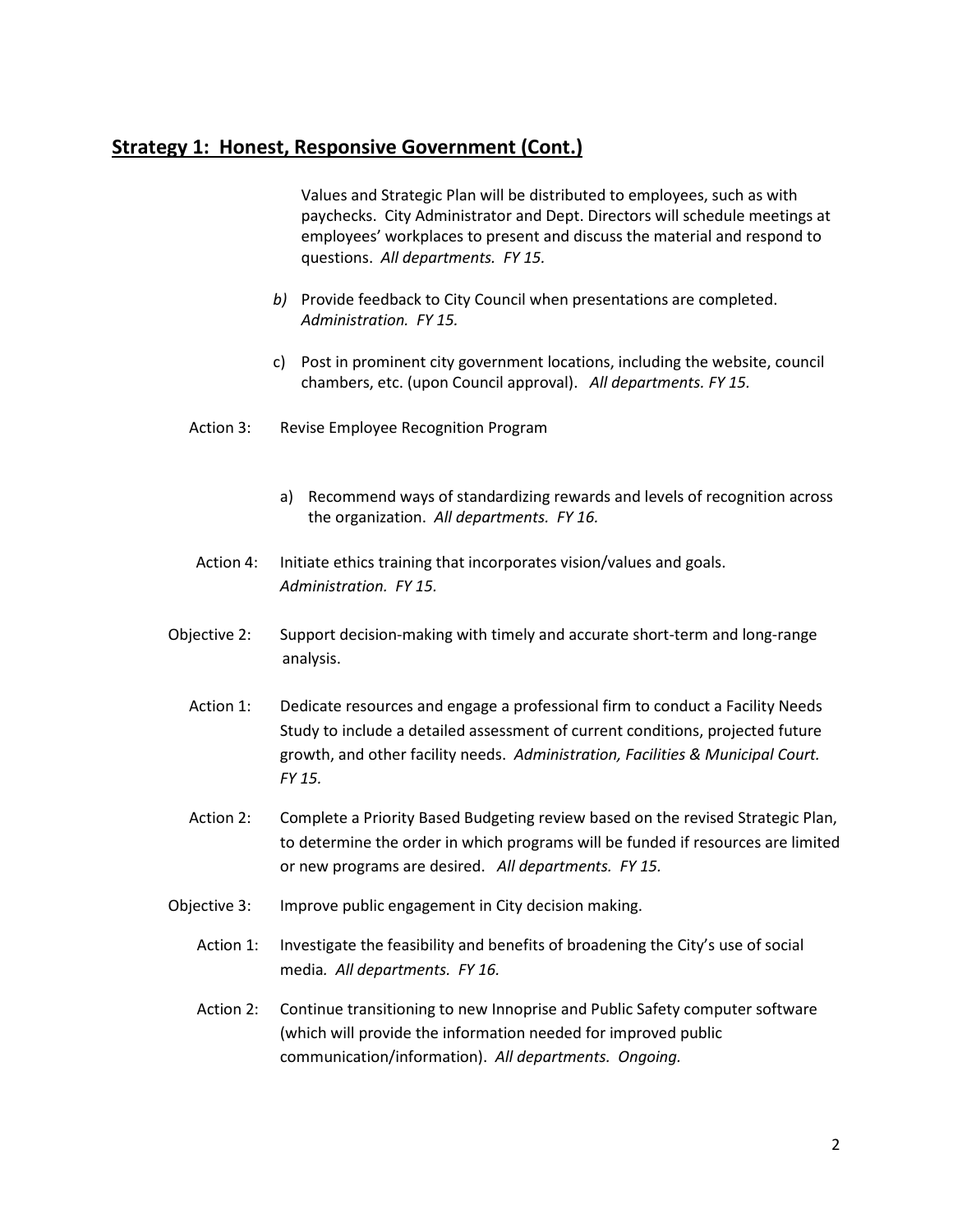### **Strategy 1: Honest, Responsive Government (Cont.)**

- Action 3: Update the City's website as needed to improve citizen access to City news and information and to expand and support business transactions on the internet. *IT. Ongoing.*
- Action 4: Support City Council and City Department initiatives that require Information Technology's assistance. *IT. Ongoing.*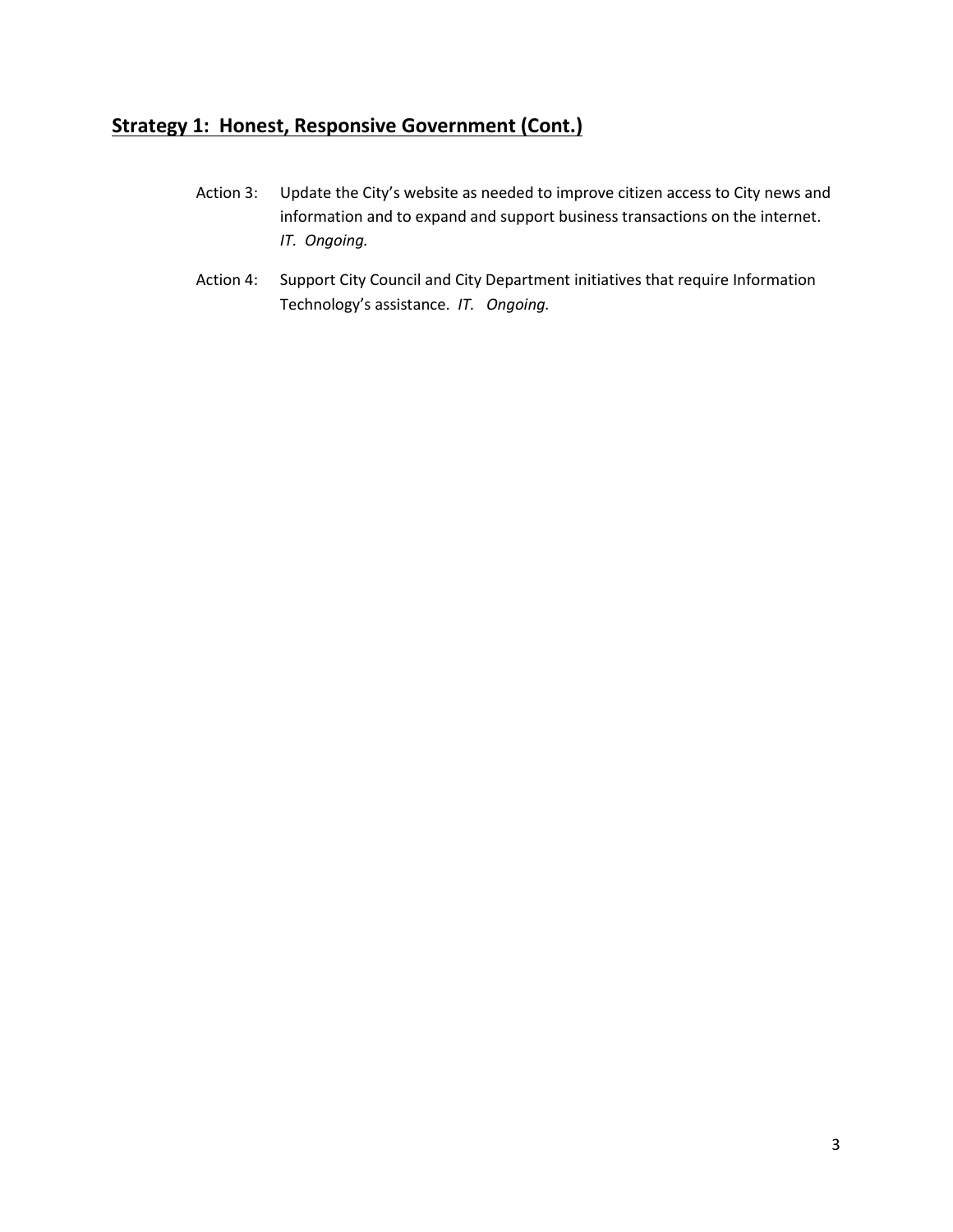# **Strategy 2: Comprehensive, Orderly Growth**

| Goal 1:      | Comprehensive, cost-effective, and orderly growth.                                                                                                                                                                              |
|--------------|---------------------------------------------------------------------------------------------------------------------------------------------------------------------------------------------------------------------------------|
| Objective 1: | Manage growth in a way that protects the existing community.                                                                                                                                                                    |
| Action 1:    | Prepare a comprehensive Growth Policy focused on existing service gaps in City<br>Growth areas (Growth Plan). All departments. FY 15.                                                                                           |
| Action 2:    | Revise Zoning Code to bring into conformance with new Growth Plan and<br>updating zoning districts to align with new development types. Planning &<br>Legal. FY 17.                                                             |
| Action 3:    | Identify areas that are favored for future growth through the Annexation Policy.<br>Planning/PRPL/Public Works/Fire/Police/MET/Administration. Ongoing.                                                                         |
| Objective 2: | Identify, assess, and establish a level of service for City Departments and<br>determine funding needs to achieve those levels.                                                                                                 |
| Action 1.    | Determine acceptable level of city services and analyze service costs to better<br>evaluate where growth should occur in the most efficient way. All departments.<br>FY 16.                                                     |
| Action 2:    | Investigate funding strategies, such as:                                                                                                                                                                                        |
|              | Fee adjustments that accurately reflect the cost of providing service. All<br>a)<br>departments. FY 17.                                                                                                                         |
|              | Voted, general obligation bonds for funded capital improvement projects.<br>b)<br>All departments. FY 17.                                                                                                                       |
| Action 3.    | Compile annual cost increases for City services to determine the total impact on<br>the average homeowner/user and compare against other cities before final<br>increases are adopted. Finance & Administration. FY 17.         |
| Objective 3: | Develop, preserve and revitalize residential neighborhoods that are safe,<br>attractive and provide diverse, affordable housing.                                                                                                |
| Action 1:    | Dedicate resources to rehabilitate substandard housing via the provision of loan<br>financing to lower income household in order to preserve and revitalize<br>neighborhoods city-wide. Community Development & Legal. Ongoing. |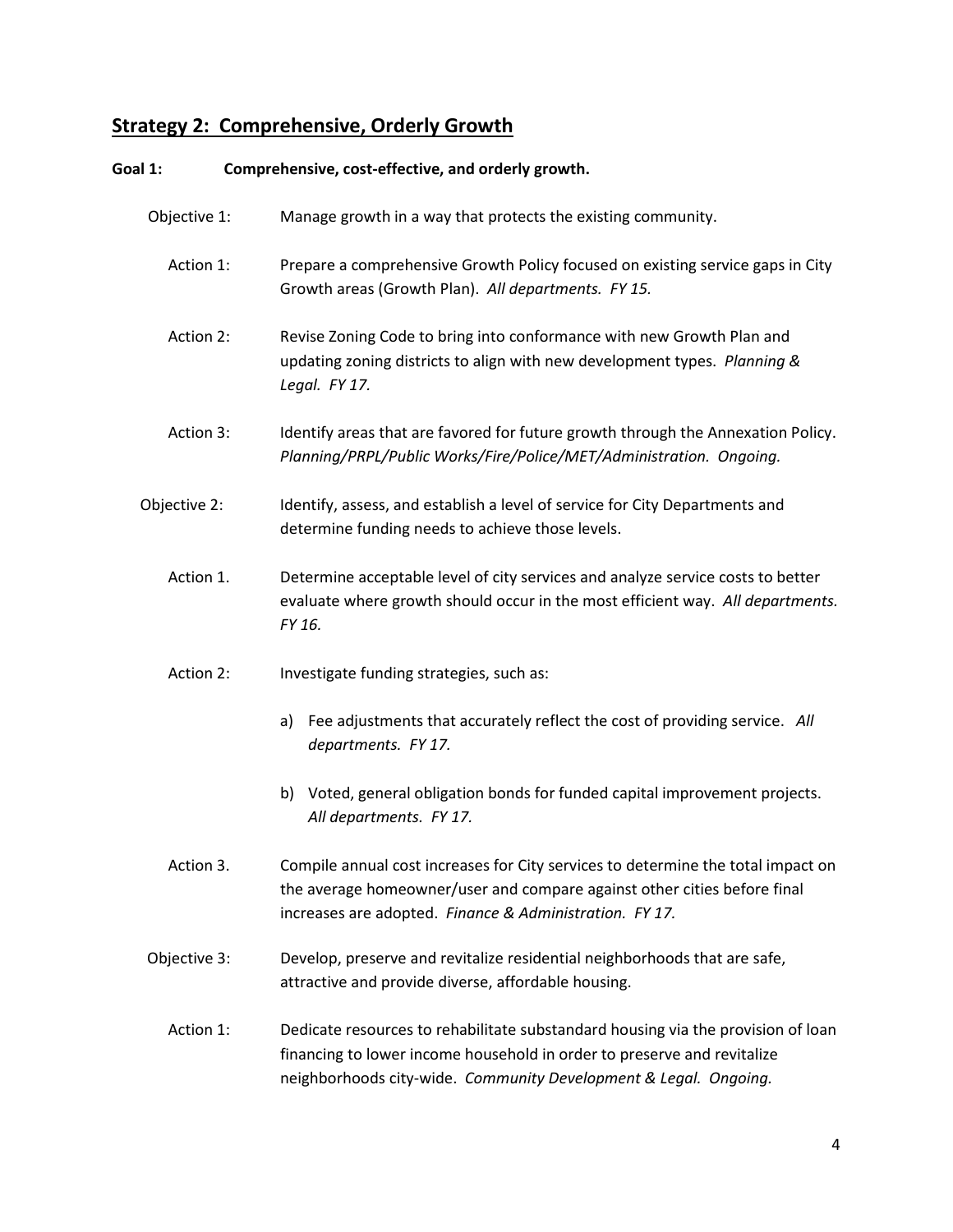### **Strategy 2: Comprehensive, Orderly Growth (Cont.)**

- Action 2: Dedicate resources to develop new affordable housing in all neighborhoods to promote inclusion, diversity, equal opportunity and access. *Community Development. Ongoing.*
- Action 3: Dedicate resources to acquire and rehabilitate vacant and/or foreclosed properties in order to promote infill, stabilize neighborhoods, and prevent decline*. Community Development & Planning. Ongoing.*

#### **Goal 2: A customer-friendly development process.**

- **Objective 1:** Enhance service quality.
	- Action 1: Assess the current development review process to identify strengths and weaknesses, using methods such as:
		- a) Conduct independent review of the staff and process.
		- b) Evaluate review findings.
		- c) Develop strategies to address findings.
		- d) Implement strategies to address customer needs and improve internal process.

*Planning, Public Works, Fire, Administration, Development Process Advisory Review Board (DPARB) & PRPL. Sequential reviews through FY 20.*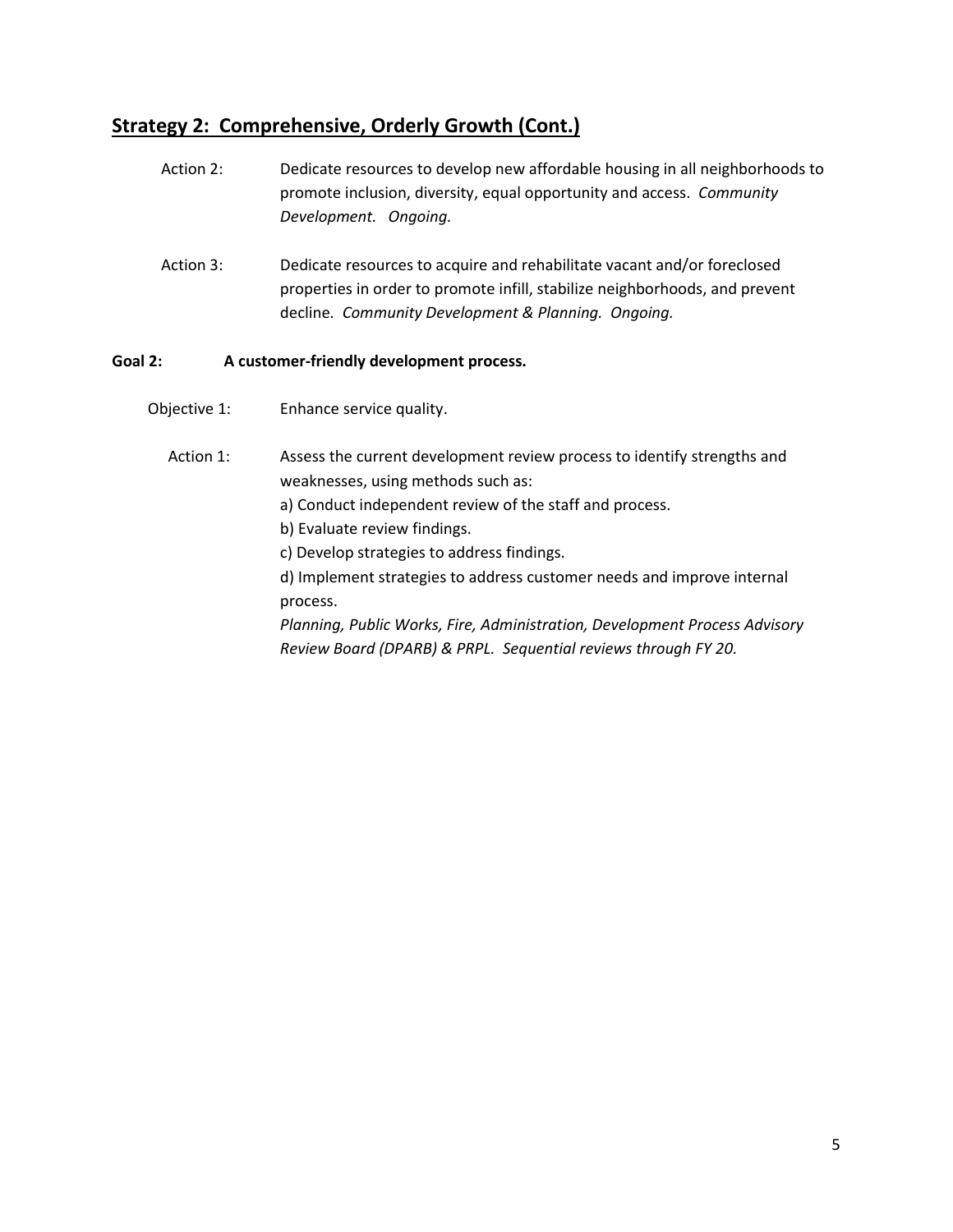### **Strategy 3: Transportation**

#### **Goal 1: A comprehensive, multi-modal transportation system that supports the Growth Policy to accommodate the future needs of our residents and business community.**

| Objective 1: | Improve transportation in Billings. |
|--------------|-------------------------------------|
|--------------|-------------------------------------|

- Action 1: Explore partnerships with Downtown Billings Alliance, MSU-B, Billings Clinic and St. Vincent Hospital to fund and operate a downtown circulator (bus*). Planning. FY 19.*
- Action 2: Continue adding to the City's network of trails and sidewalks to improve pedestrian access. *Planning, Public Works, & PRPL. Ongoing.*
- Action 3: Encourage use of city bus system combining bikes and buses. *MET. Ongoing.*
- Action 4: Investigate bicycle parking facilities (bike corrals) to encourage bicycle use. *Planning & Public Works. FY 16.*
- Action 5: Seek funding to complete the Inner Belt Loop in the Heights*. Council/Public Works/Administration & Planning. Ongoing.*
- Objective 2: Improve perceptions and operations of downtown parking so that it supports and enhances a balanced transportation system and Growth Policy objectives
	- Action 1: Prepare and adopt a downtown parking strategic plan. *Administration. FY 15.*
	- Action 2: Complete parking ramp repairs that are recommended by a condition audit in order to maintain public safety and retain infrastructure value*. Parking Division. FY 16.*
	- Action 3: Prioritize and implement strategic plan recommendations as permitted by budget and operational limits*. Administration. Ongoing.*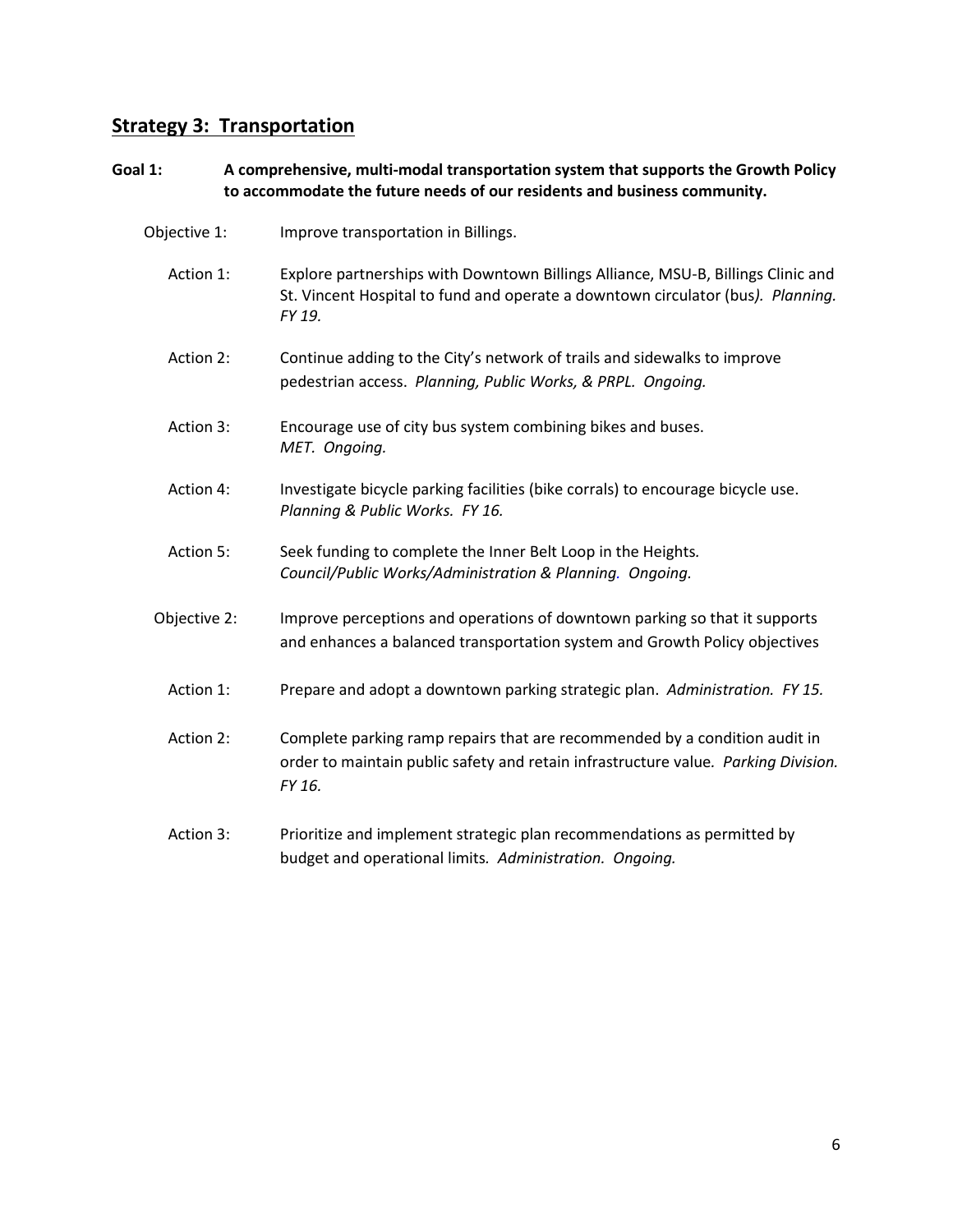### **Strategy 4: Sustainable Economic Development**

### **Goal 1: Further economic vitality of Billings and the greater region by fostering community partnerships, and maintaining a strong and efficient infrastructure.**

- Objective 1 Continue formal collaborative relationships with Big Sky Economic Development Authority (BSEDA), the Chamber of Commerce and other economic entities to ensure a united, coordinated approach to helping business grow and thrive.
	- Action 1: Identify and support projects (Such as Billings Livability Partnership and Think Billings) that promote a competitive and sustainable community. *Administration, Planning, PRPL, & MET. Ongoing.*
- Objective 2: Coordinate economic development activities to ensure the City is working cooperatively toward a common goal.
	- Action 1: Continue to hold annual strategic planning review meetings with the Chamber of Commerce, Big Sky Economic Development, School District #2, Yellowstone County, the Downtown Billings Partnership and others. *Administration. Ongoing.*
	- Action 2: At the next annual meeting, discuss ideas for further cooperation, including creation of a leaders coordinating council or creation of a citywide economic summit**.** *Council & Administration. FY 14.*
- Objective 3: Work with organizations to publicize historic aspects and cultural advantages of Billings.
	- Action 1: Continue work as liaisons to the Cultural Partners, the Yellowstone Historic Preservation Board and the Convention and Visitors' Bureau.  *Council/Library/Planning/PRPL & Administration. Ongoing.*
	- Action 2: Continue work on relationships with Moss Mansion, the Alberta Bair Theatre, the Depot Montana Avenue and Zoo Montana. *Council/Library/Planning/PRPL/Public Works & Administration. Ongoing.*
	- Action 3: Identify future uses/management of the Babcock Theater, scheduled to be turned over to City in 2017. *Council/Legal/Administration & PRPL. FY 16.*

*.*

Action 4: Investigate the feasibility of a public recreation center. *PRPL & Finance. FY 18.*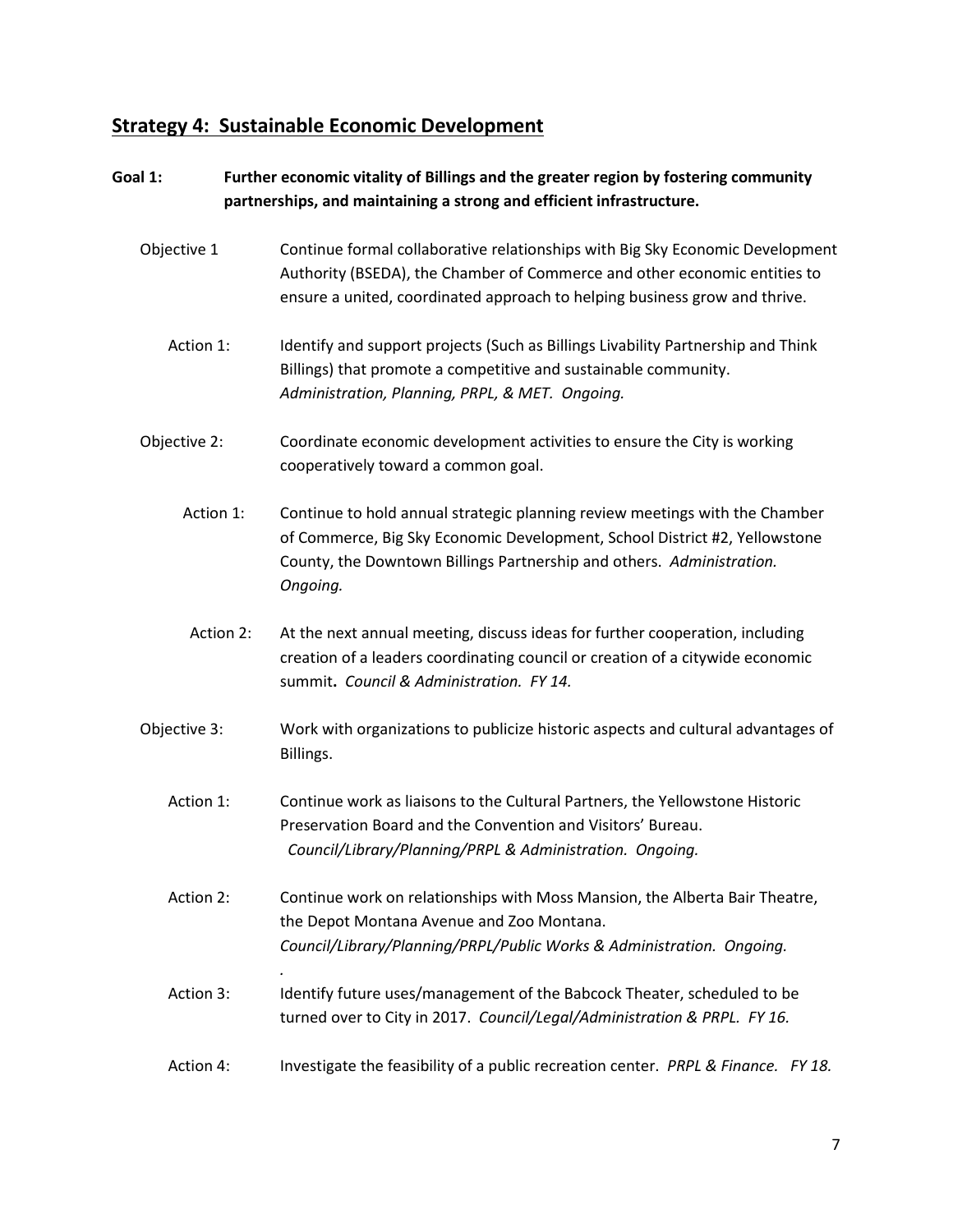### **Strategy 4: Sustainable Economic Development (Cont.)**

Objective 4: Provide a safe, healthy and attractive place to live and work; offer quality housing choices, accessible amenities and an environment that provides a desirable quality of life. Action 1: Dedicate resources to support homeownership opportunities through loan financing to low income households. *Community Development & Finance. Ongoing.* Action 2: Determine the feasibility of creating a housing center to support potential and existing residents in their quest to obtain, retain and maintain stable housing. If feasible, create a strategic plan for implementation. *Community Development. FY 15.* Action 3: Support initiatives to alleviate poverty and promote economic opportunity through Welcome Home Billings, the city's ten-year plan to impact homelessness and the AmeriCorps Volunteers in Service to America (VISTA) program. (The City must support an anti-poverty strategy to receive CDBG and HOME funding). *Community Development*. *Ongoing.* Objective 5: Enhance economic growth by ensuring infrastructure availability. Action 1: Promote the expansion of passenger and freight air service to Billings Airport through expansion of parking facilities and terminal improvements. *Airport. Ongoing.* Action 2: Continue expanding the City's water and wastewater treatment and infrastructure to ensure the community can support growth and meet State & Federal regulations. a) Long-term plan the community's utilities to ensure utilities are available to support new and existing businesses and housing. *Public Works. Ongoing.* Action 3: Ensure adequate funding is available to maintain and repair existing City infrastructure. *Finance/Legal/ Administration/Public Works, PRPL & Airport. Ongoing.* Action 4: Continue to develop the transportation system to accommodate both commercial and commuter needs. *Public Works/Airport/PRPL & Planning. Ongoing.*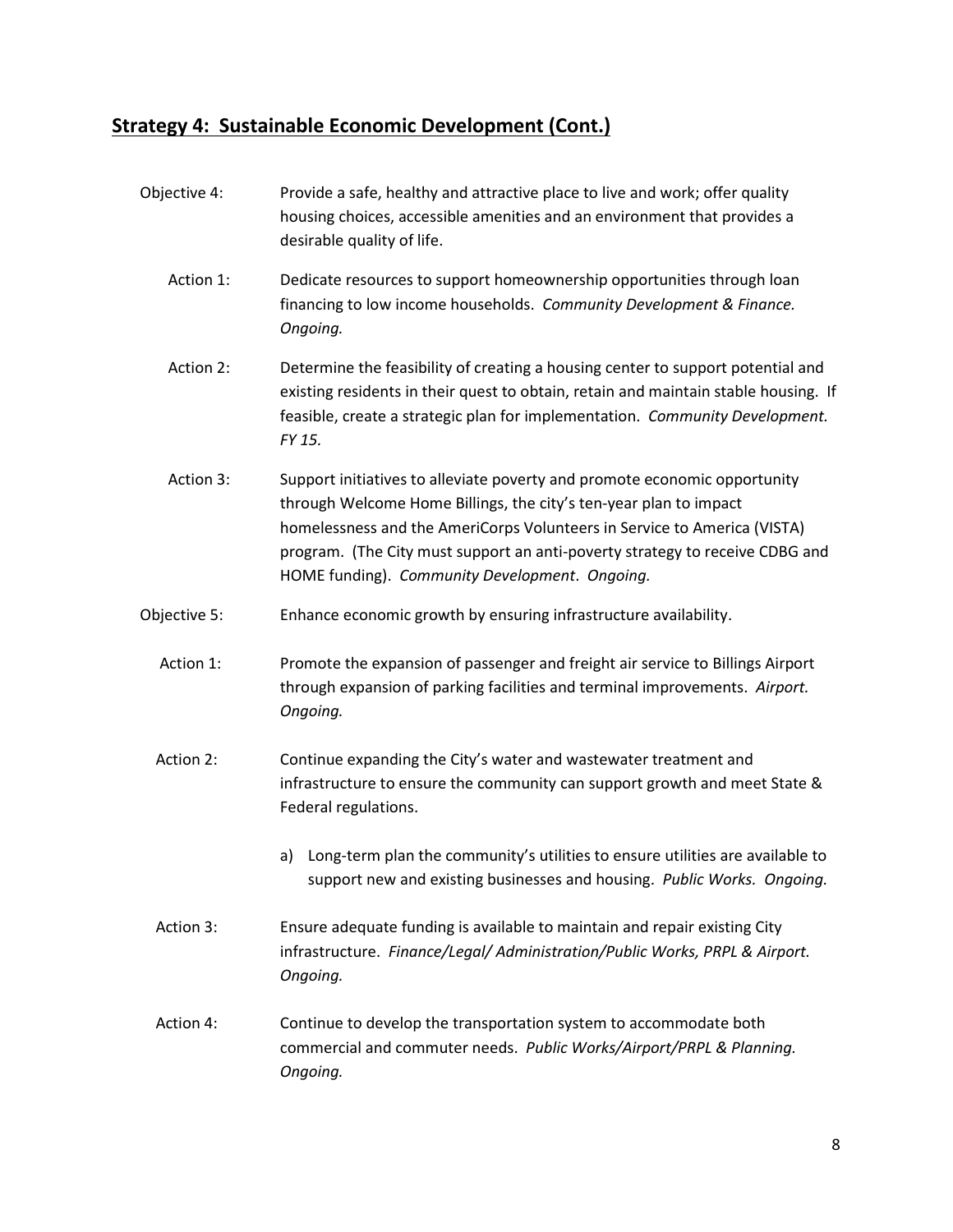# **Strategy 5: Involved, United Community**

| Goal 1:      | Support the community-wide visioning process.                                                                                                                                                    |
|--------------|--------------------------------------------------------------------------------------------------------------------------------------------------------------------------------------------------|
| Objective 1  | Create common ground with other community organizations and their strategic<br>planning/visioning processes.                                                                                     |
| Action 1:    | Develop communication strategies to inform community organizations of City<br>initiatives (mill levy increases, growth planning, capital improvement planning).<br>All Departments. Ongoing.     |
| Action 2:    | Discuss the future of Neighborhood Task Forces. Council & All Departments. FY<br>16.                                                                                                             |
| Objective 2: | Review citizen participation in advisory boards, commissions and other<br>volunteer capacities to improve public understanding of and involvement in<br>government functions.                    |
| Action 1:    | Re-examine City ordinances on board appointments to ensure that the process<br>is cost- and time-effective, and to resolve long-standing vacancies. Council,<br>Legal and Administration. FY 17. |
| Action 2:    | Provide periodic training on City-related issues and procedures for new advisory<br>board and commission members. Administration/Legal. Ongoing.                                                 |
| Action 3:    | Provide volunteer opportunities. Planning/Police/ Library & PRPL. Ongoing.                                                                                                                       |
| Objective 3  | Conduct a citizen survey every 3 to 5 years to determine public understanding of<br>and satisfaction with City services.                                                                         |
| Action 1:    | Invest in a web-based public engagement program that allows monitored<br>responses to city surveys, questions and initiatives. Administration. FY 16.                                            |
| Action 2:    | Use survey results to plan for more efficient future government services.<br>All City departments. FY 17.                                                                                        |
| Objective 4: | Consider expanding current nondiscrimination language in City ordinances and<br>policies to include sexual orientation or gender identity expression.                                            |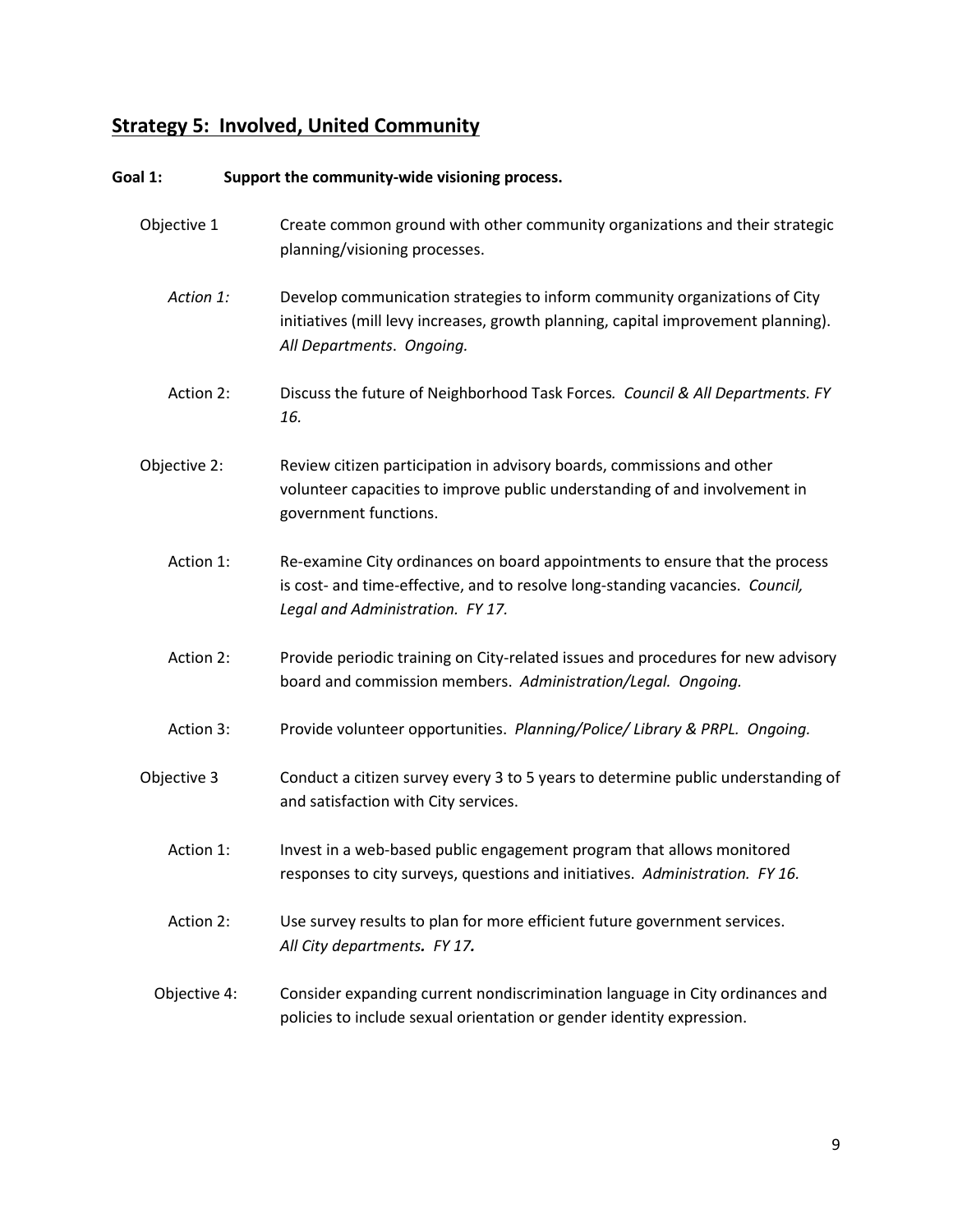# **Strategy 5: Involved, United Community (Cont.)**

| Action 1: | Respond to Human Relation Commission's request to revise its duties in City<br>ordinance. Council, Human Resources, Administration & Legal. FY 15. |
|-----------|----------------------------------------------------------------------------------------------------------------------------------------------------|
| Action 2: | Propose update to existing city policies on discrimination. Council, Human<br>Resources, Administration & Legal. FY 15.                            |
| Action 3: | Consider approving an anti-discrimination ordinance. Council. FY 15.                                                                               |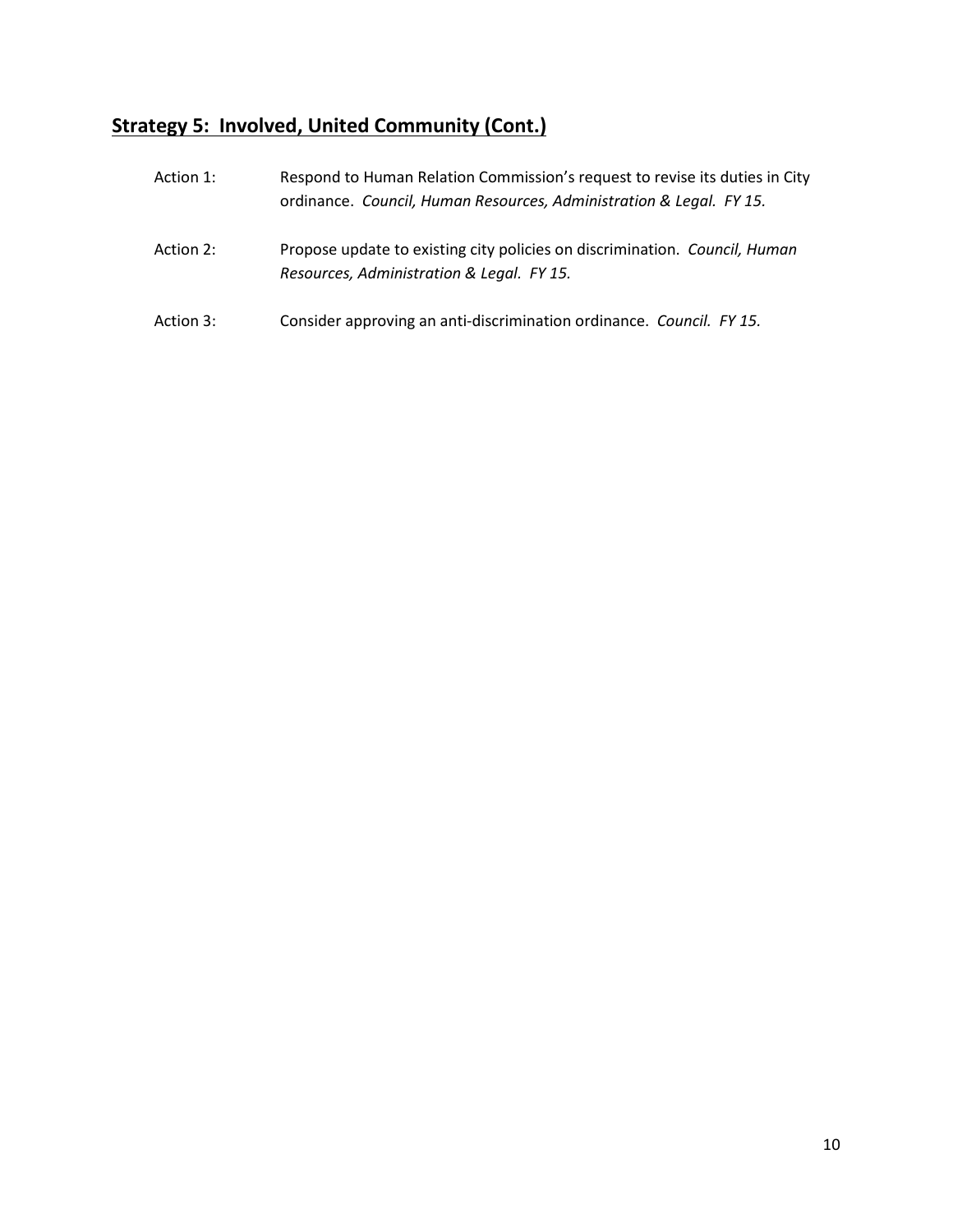## **Strategy 6: Public Safety**

### **Goal 1: Provide for a safe and secure community**

| Objective 1: | Provide adequate readiness response capabilities throughout the city in<br>order to respond to routine and emergency calls for service.                                                                                                                                                                                                                                                                         |
|--------------|-----------------------------------------------------------------------------------------------------------------------------------------------------------------------------------------------------------------------------------------------------------------------------------------------------------------------------------------------------------------------------------------------------------------|
| Action 1:    | Review data regularly to ensure public safety personnel, facilities,<br>vehicles and equipment are sufficient to meet existing service delivery<br>needs. Police, Fire, Human Resources, Finance & Administration. FY16 &<br>Ongoing.                                                                                                                                                                           |
| Action 2:    | Pass a Public Safety Levy or identify other sources to fund public<br>safety programs, or enact reductions to match public safety<br>personnel, facilities, vehicles and equipment with existing<br>resources.<br>Develop a communications/public relations plan that references<br>a)<br>the targeted public safety issues identified in order to inform<br>educate and empower the citizens. FY 16 & Ongoing. |
| Action 3:    | Identify the most critical public safety concerns in order to adjust<br>prevention, enforcement, remediation and prosecution efforts to<br>meet them. Police, Fire, Legal, Municipal Court, Administration. FY<br>16 & Ongoing.                                                                                                                                                                                 |
| Action 4:    | Develop standard operating procedures between/among departments in<br>order to provide uniform response and enforcement. Police & Fire. FY16 &<br>Ongoing.                                                                                                                                                                                                                                                      |
| Action 5:    | Engage in visible and proactive collaboration with the county, providers,<br>schools, families, advocates and the business community to promote quality<br>mental health services and safety for high risk children and adults. Police &<br>Fire. FY16 & Ongoing.                                                                                                                                               |
| Objective 2: | Prevent unsafe situations and criminal activities through community<br>education in order to decrease community reliance on the public safety<br>system.                                                                                                                                                                                                                                                        |
| Action 1:    | Develop a multi-agency comprehensive community resource guide for<br>internal and external use in order to centralize public safety resource<br>information. Police & Fire. Ongoing.                                                                                                                                                                                                                            |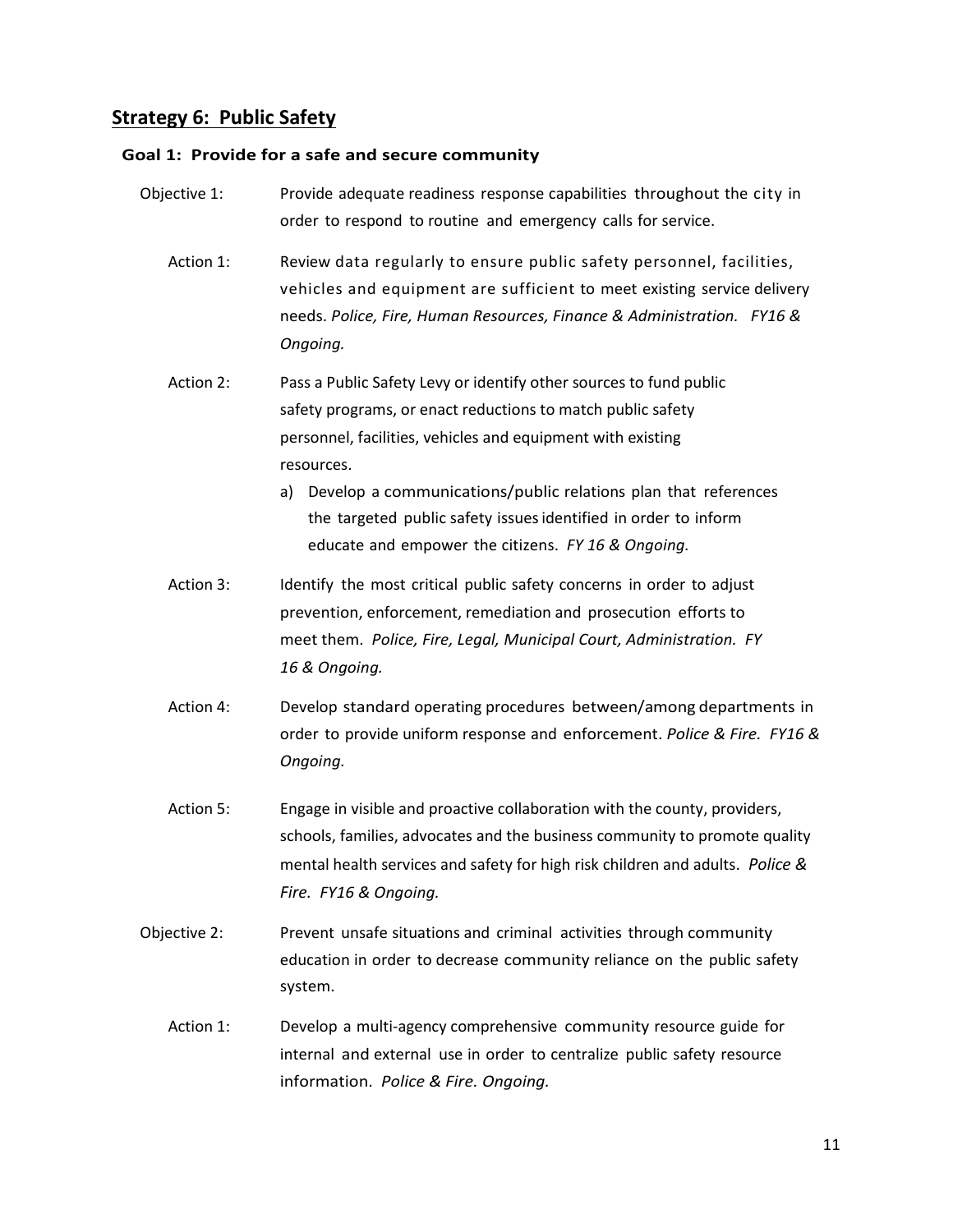### **Strategy 6: Public Safety (Cont.)**

- **Goal 2: Provide Public Safety services that meet the changing needs and expectations of the community.**
	- Objective 1: Identify disparities between citizen expectations of public safety services and the city's capabilities.
		- Action 1: Establish a baseline of population demographics to identify relevant population, community, and business indicators in order to better analyze trends and potential impacts on public safety service delivery. *Police, Fire & Planning. FY 16.*
		- Action 2: Identify current and future gaps in public safety service delivery and prioritize service delivery needs in order to better serve and meet the changing needs of the community. *Police & Fire. FY 16.*
		- Action 3: Prioritize service delivery needs based on identified gaps in order to ensure an effective delivery of public safety services. *Police & Fire. FY 16.*

### **Goal 3: Ensure effective emergency services are available in the event of natural or man-made disasters.**

- Objective 1: Ensure continuous emergency operations planning, coordination, and collaboration of all city agencies/departments in order to provide effective emergency services. *Police & Fire. FY16 & Ongoing.*
- Action 1: Conduct a comprehensive and collaborative review of the City and County "active shooter drills" in order to ensure all public safety components are coordinated in their emergency response efforts. *Police & Fire. FY16 & Ongoing.*
	- Action 2: Coordinate public and private public safety providers (including volunteers) and resources, in order to be fully prepared for a natural or manmade disaster. *Police & Fire.*
- Objective 2: Ensure emergency services can be delivered effectively with a standardized approach in order to provide a consistent and efficient response across all disciplines.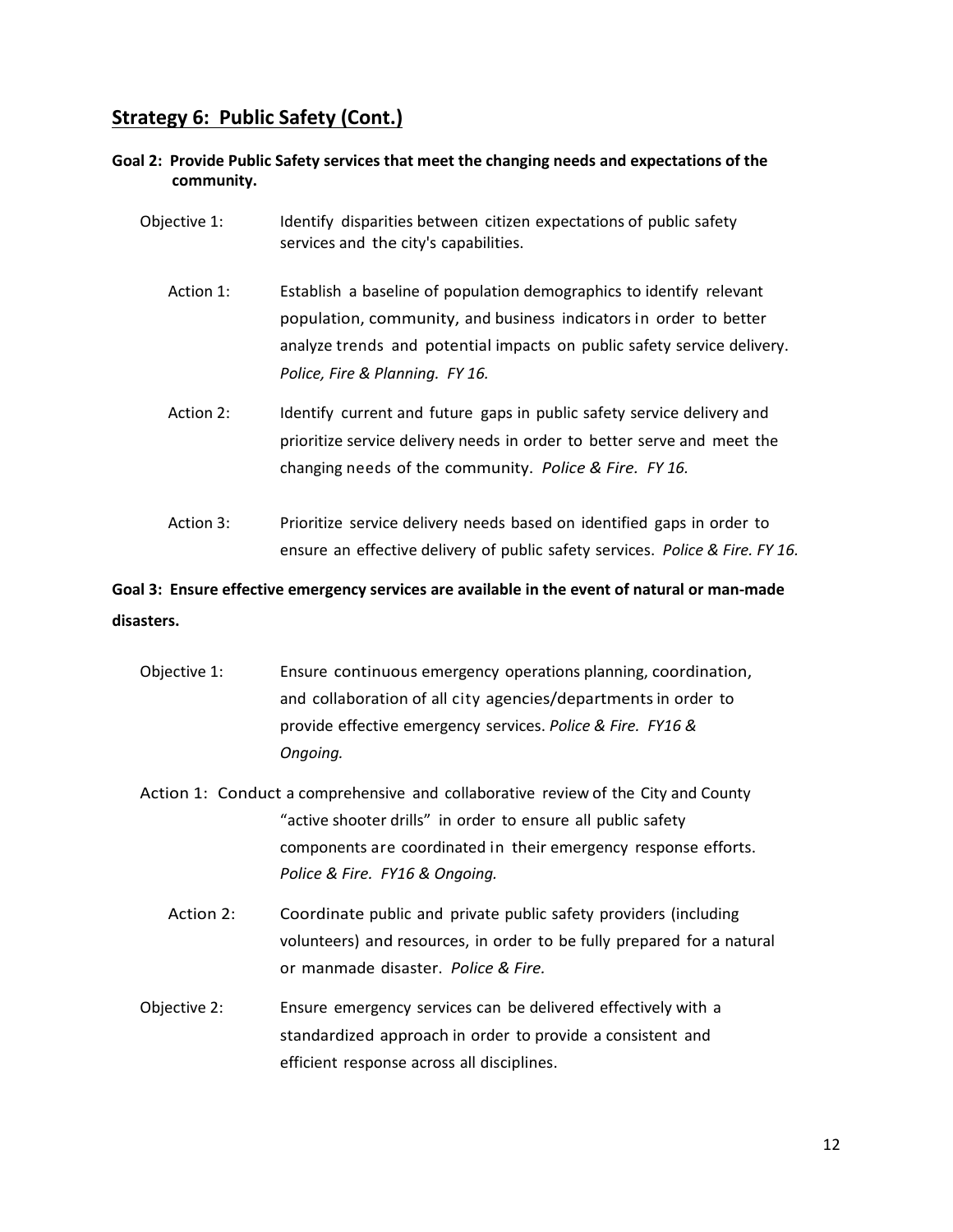### **Strategy 6: Public Safety (Cont.)**

- Action 1: Conduct and evaluate EOP exercises and drills in order to maintain and demonstrate proficiency in emergency response. *Fire. FY 16.*
- Action 2: Identify and acquire resources in order to meet compliance standards established by Federal, State, and local governments. *Police & Fire. FY 16.*
- Objective 3: Provide pertinent public information in order to enhance emergency awareness, preparedness and individual response.
	- Action 1: Maintain internal and external communications processes in order to provide accurate, timely and consistent information to the widest segment of the affected population. *Police & Fire. Ongoing.*
	- Action 2: Maintain and enforce life-safety protection codes and hazard prevention plans (International Fire Code, Building and associated adopted codes, Nuisance codes and floodplain regulations, etc.) *Planning, Fire, Building & Code Enforcement. Ongoing.*

#### **Goal 4: Ensure consistent and effective delivery of Public Safety communications.**

- Objective 1: Provide a coordinated Public Safety response system in order to maximize the ability of all departments to respond to incidents and work effectively together.
	- Action 1: Prioritize initiatives and identify required resources in order to implement the Public Safety Strategic Plan. *Police, Fire, Finance, Human Resources & Administration. FY 17.*
	- Action 2: Identify and recommend the elimination of duplicative functions in order to streamline public safety services. *Police, Fire, Finance, Human Resources & Administration. FY 17.*
- Objective 2: Maintain appropriate public safety equipment, facilities, and infrastructure in order to respond to the changing public safety needs of the city.
	- Action 1: Inventory existing equipment, facilities, and infrastructure in order to ensure resources are appropriate for the mission*. Police, Fire, Finance,*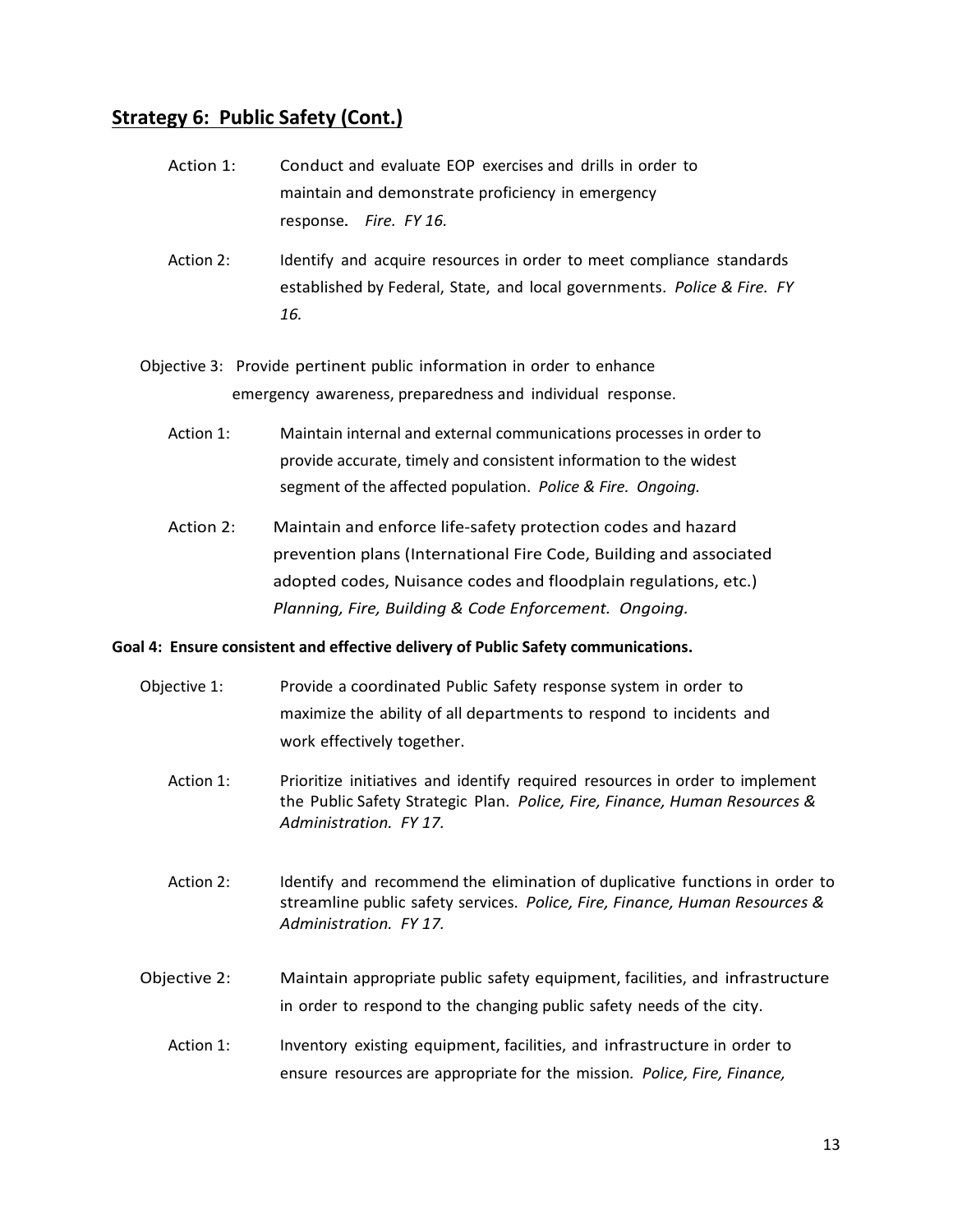### **Strategy 6: Public Safety (Cont.)**

*Human Resources, Purchasing, Fleet Services & Facilities. FY 16 & Ongoing.*

- Action 2: Identify equipment for potential standardization in order to enhance equipment interoperability and organizational functionality. *Police, Fire & Fleet Services. FY 16 & Ongoing.*
- Action 3: Identify opportunities for public safety joint procurement in order to maximize purchasing efficiency. *Police, Fire & Purchasing. FY 16 & Ongoing.*
- Objective 3: Ensure a prepared and skilled career and volunteer workforce in order to best respond to current and future public safety needs.
	- Action 1: Focus on employee development and innovation in order to ensure staff is prepared to provide effective public safety services. *Police, Fire & Human Resources. FY 17.*
	- Action 2: Develop volunteer and career public safety employee recruitment strategies in order to ensure a skilled, competent workforce is available. *Fire, Police & Human Resources. FY 17.*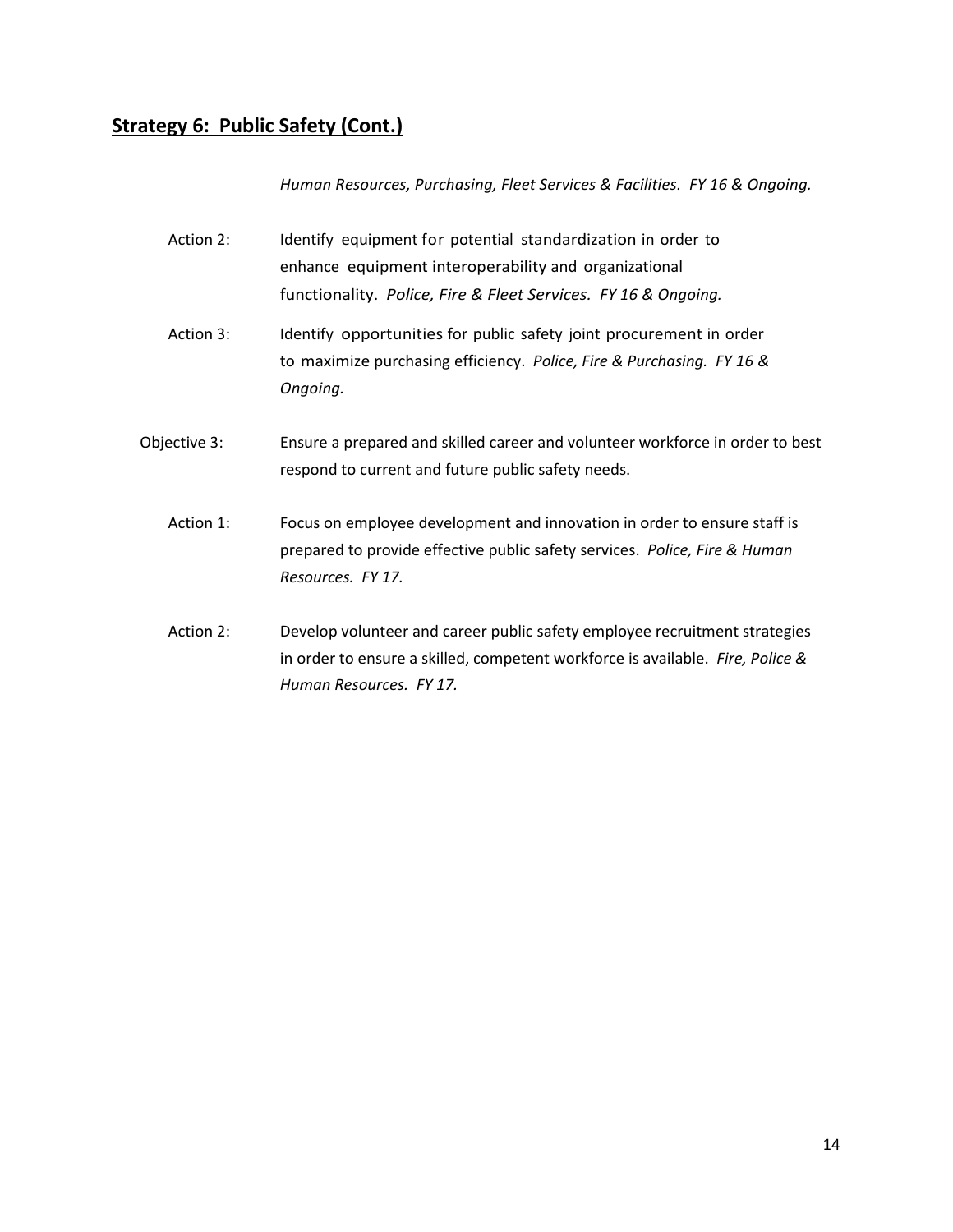## **Strategy 7: Quality of Life**

#### **Goal 1: Provide Library patrons with tools to become happy, informed, participating community members**

| Objective 1: | Connect to the Online World: Patrons have free access to online services that<br>expand and enhance their knowledge and provide resources and learning and<br>leisure opportunities.                             |
|--------------|------------------------------------------------------------------------------------------------------------------------------------------------------------------------------------------------------------------|
| Action 1:    | Increase number of computer workstations and electronic offerings at the<br>library. Library. Ongoing.                                                                                                           |
| Action 2:    | Free online access to online services that meet patron needs and preferences<br>provided through the City's website. Library. Ongoing.                                                                           |
| Action 3:    | Maintain a robust network infrastructure featuring redundancy to ensure<br>uninterrupted services. Library and IT. Ongoing.                                                                                      |
| Action 4:    | Provide internet access, resources and technical support for library and patron<br>mobile devices. Library and IT. FY16.                                                                                         |
| Action 5:    | Institute technology training that is relevant for user needs. Library. FY15.                                                                                                                                    |
| Action 6:    | Establish a media studio allowing for interface with, and production of, on-line<br>compatible video, social media, and music. Library. FY15.                                                                    |
| Action 7:    | Be a leader in introducing and instructing patrons in new technology. Library.<br>FY16.                                                                                                                          |
| Action 8:    | Engage the business community, in particular, technology companies to provide<br>prototypes and other experimental - testing lab information sources - to<br>provoke curiosity in early adapters. Library. FY15. |
| Objective 2: | Know Your Community: Patrons have easy access to information about<br>community resources, programs, services and activities in order to actively<br>participate in the community.                               |
| Action 1:    | Increase opportunities that link patrons with community information. Library.<br>FY15.                                                                                                                           |
| Action 2:    | Collaborate with partner agencies to enhance services to the community.<br>Library. FY15.                                                                                                                        |
| Action 3:    | Develop community dialogues and programs that permit residents to meet and<br>know one another. Library. FY15.                                                                                                   |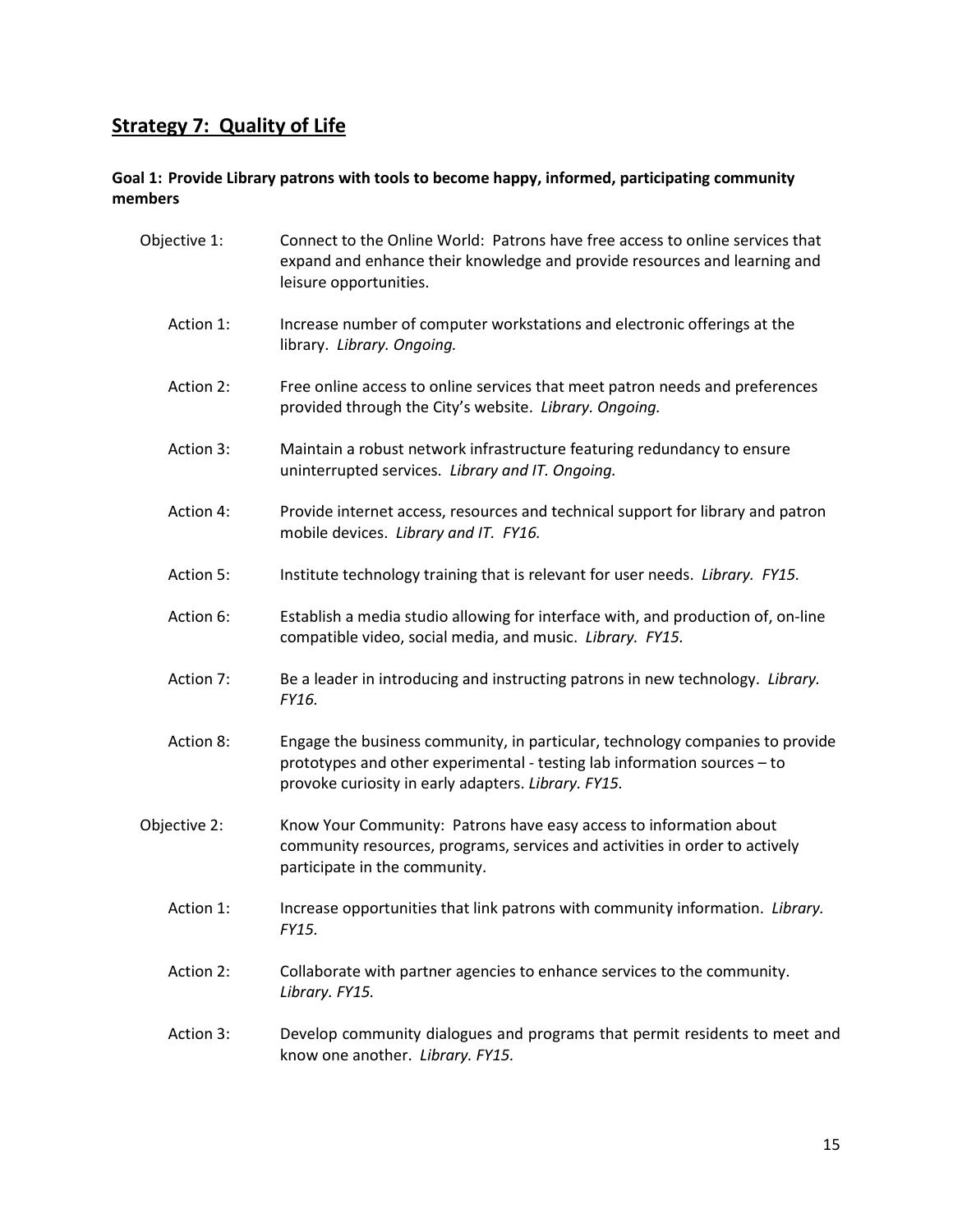| Action 4:    | Design a social media plan to permit conversations with residents. Library.<br>FY15.                                                                                                                                                                                                                           |
|--------------|----------------------------------------------------------------------------------------------------------------------------------------------------------------------------------------------------------------------------------------------------------------------------------------------------------------|
| Objective 3: | Learn to Read and Write: Patrons of all ages can learn to read or improve their<br>literacy skills to meet their personal educational and occupational goals.                                                                                                                                                  |
| Action 1:    | Provide learning options for children, teens, adults in a variety of formats.<br>Library. FY15.                                                                                                                                                                                                                |
| Action 2:    | Partner with schools and other community agencies to enhance literacy efforts<br>available to all community members. Library. FY15.                                                                                                                                                                            |
| Action 3:    | Focus on early learning experiences to develop lifelong learners. Library.<br>Ongoing.                                                                                                                                                                                                                         |
| Action 4:    | Increase awareness and participation in Summer Reading Program. Library &<br>Community Services. FY15.                                                                                                                                                                                                         |
| Objective 4: | Satisfy Curiosity: Patrons in all stages of their lives have access to programs and<br>material needed for personal enrichment.                                                                                                                                                                                |
| Action 1:    | Identify new programs and services to respond to changing community<br>interests. Library. FY15.                                                                                                                                                                                                               |
| Action 2:    | Engage the public to determine where curiosity lies and create feedback<br>mechanisms to improve effectiveness of programming efforts. Library. FY15.                                                                                                                                                          |
| Action 3:    | Improve the Library's collection based on trends and patron requests and<br>needs. Library. Ongoing.                                                                                                                                                                                                           |
| Action 4:    | Acquire digital holdings that enhance learning and leisure opportunities.<br>Library. FY15.                                                                                                                                                                                                                    |
| Objective 5: | Stimulate Imagination: Patrons enjoy stimulating and inspiring programs and<br>materials that make their leisure time more engaging and enjoyable.                                                                                                                                                             |
| Action 1:    | Provide programs and materials that provide a creative outlet. Library. FY15.                                                                                                                                                                                                                                  |
| Action 2:    | Create and manage a community 'Makerspace,' an innovative spot that<br>introduces library patrons to tools, like 3D printers and makerbots, not normally<br>found in the library and offer patrons the opportunity to explore their interests,<br>use new tools, and develop creative projects. Library. FY16. |
| Action 3:    | Enhance the library user experience by providing complementary information<br>sources and entertainment. Library. FY15.                                                                                                                                                                                        |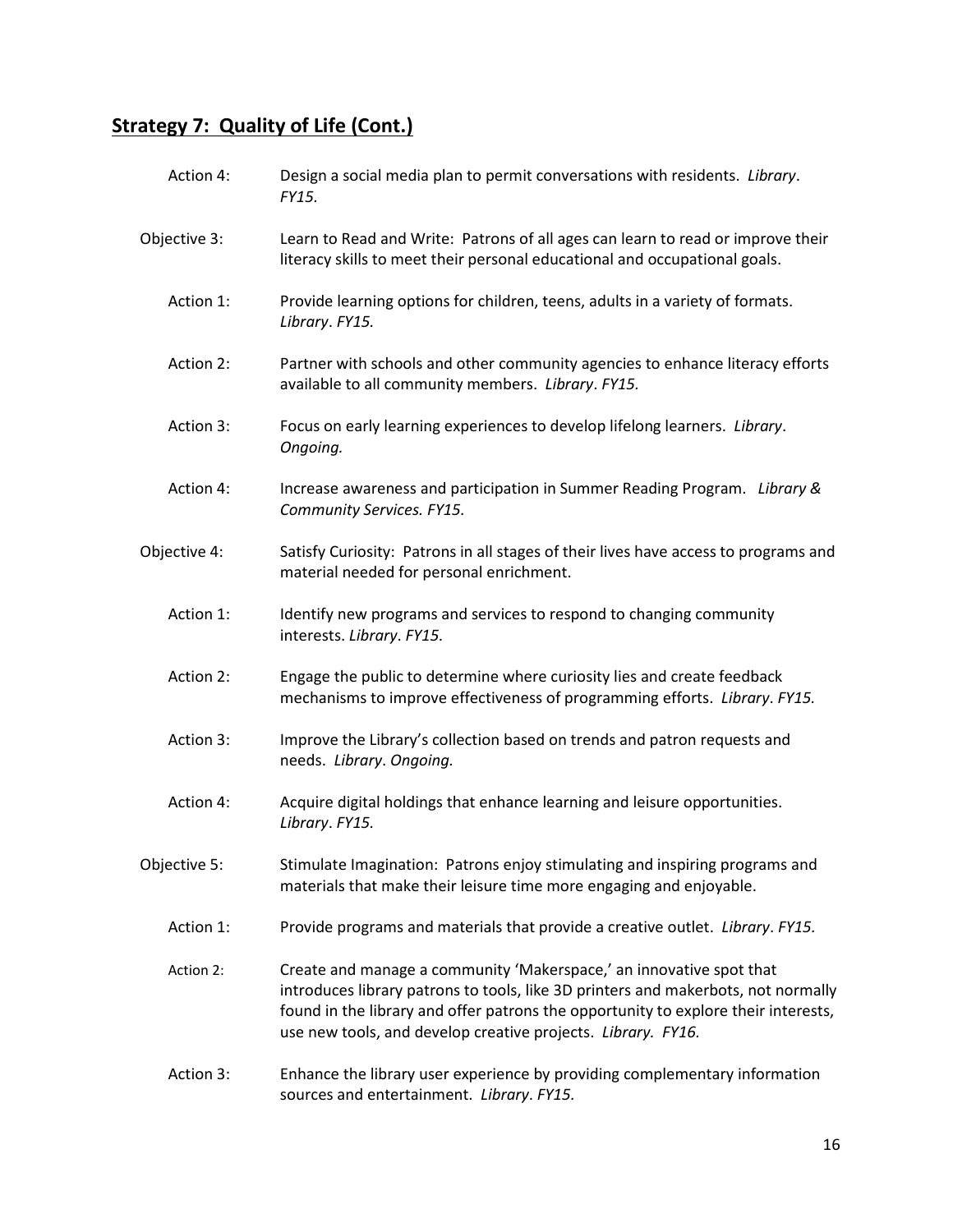| Action 4:    | Spotlight collections through displays and programs. Library. FY15.                                                                                                                                                                                     |
|--------------|---------------------------------------------------------------------------------------------------------------------------------------------------------------------------------------------------------------------------------------------------------|
| Action 5:    | Establish a teen advisory board for better understanding of collection and<br>programming needs for teens. Library. FY15.                                                                                                                               |
| Action 6:    | Partner with K-16 and others to enhance grant opportunities. Library. Ongoing.                                                                                                                                                                          |
|              | Goal 2: Continue to preserve and expand the City's recreational and library facilities for the benefit of<br>residents.                                                                                                                                 |
| Objective 1: | Make the Library a comfortable place where patrons can conveniently pursue<br>individual, group, or community interests or Interact socially at the main Library<br>or Library branches in a safe, comfortable, appealing and welcoming<br>environment. |
| Action 1:    | Minimize the Library's environmental impact including attainment of LEED Gold<br>Certification. Library. FY16.                                                                                                                                          |
| Action 2:    | Supportive work environment that enables staff to provide high quality, cost<br>effective services to customers in a timely manner. Library. Ongoing.                                                                                                   |
| Action 3:    | Establish a docent program and provide thorough orientation and ongoing.<br>Library. FY15.                                                                                                                                                              |
| Objective 2: | Plan for adequate parks, open space and trails infrastructure city wide.                                                                                                                                                                                |
| Action 1:    | Identify appropriate locations for future parks and trails through the update of<br>The Comprehensive Billings Parks, Recreation and Open Space Master Plan.<br>PRPL. FY15.                                                                             |
| Action 2:    | Develop park acquisition and development guidelines. PRPL & Planning. FY15.                                                                                                                                                                             |
|              | Coordinate with City/County Planning to identify appropriate size and<br>a)<br>location of parkland to provide adequate parks, open spaces and<br>recreational opportunities throughout the City.                                                       |
| Action 3:    | Coordinate with City/County Planning and the Alternate Modes Coordinator to<br>implement trail connectivity and access in and from parklands. PRPL &<br>Planning. Ongoing.                                                                              |
| Action 4:    | Continue the maintenance upgrade and replacement of existing park and trail<br>infrastructure through the ongoing City Wide Park District #1. PRPL. Ongoing.                                                                                            |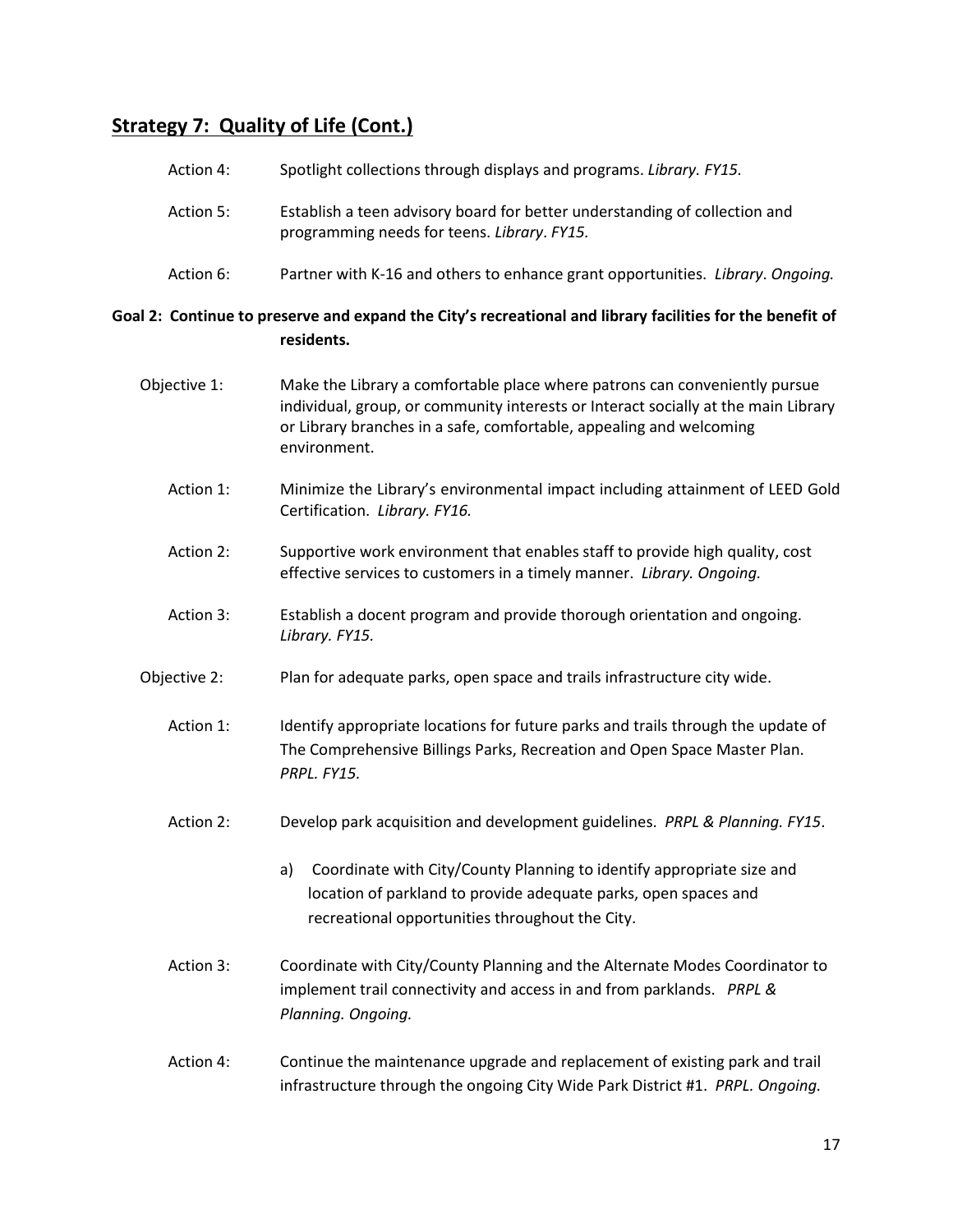| Objective 3: | Protect and enhance the Yellowstone River water quality within the urban area.                                                                  |
|--------------|-------------------------------------------------------------------------------------------------------------------------------------------------|
| Action 1:    | Reduce non-storm water discharges and pollutants into the storm water<br>collection system under the City's MS4 program. Public Works. Ongoing. |
| Action2:     | Design and construct on-site and CIP storm water management facilities to<br>control storm water runoff. Public Works. FY 19.                   |
| Action3:     | Obtain easements and right-of-way for all outfalls discharging directly to the<br>Yellowstone River. Public Works. Ongoing.                     |
|              |                                                                                                                                                 |

### **Goal 3: Ensure the Parks and Recreation Department has the facilities, equipment, staff and training to provide high quality services.**

| Objective 1: | Ensure that the Parks and Recreation Department meet all national standards of<br>best practices.                                                                                                    |
|--------------|------------------------------------------------------------------------------------------------------------------------------------------------------------------------------------------------------|
| Action 1:    | Complete agency accreditation process. PRPL. FY17.                                                                                                                                                   |
| Objective 2: | Enhance Parks and Recreation services and encourage community involvement<br>through the recruitment, retention, and engagement of volunteers.                                                       |
| Action 1:    | Recruitment/Engagement: Setup online volunteer registration, project selection<br>and records management that is accessible and user friendly for citizens. PRPL.<br>FY15.                           |
| Action 2:    | Engagement: Expand and diversify volunteerism by establish ongoing<br>relationships and partnerships with community groups such as colleges and<br>universities, clubs, and churches. PRPL. Ongoing. |
| Action 3:    | Recruitment: Promote and market volunteer programs and opportunities<br>through tradition and social media outlets. PRPL. Ongoing.                                                                   |
| Action 4:    | Retention: Develop a volunteer recognition program and provide volunteers<br>with meaningful and engaging opportunities. PRPL. Ongoing.                                                              |
| Objective 3: | Provide lifelong recreational opportunities for community residents.                                                                                                                                 |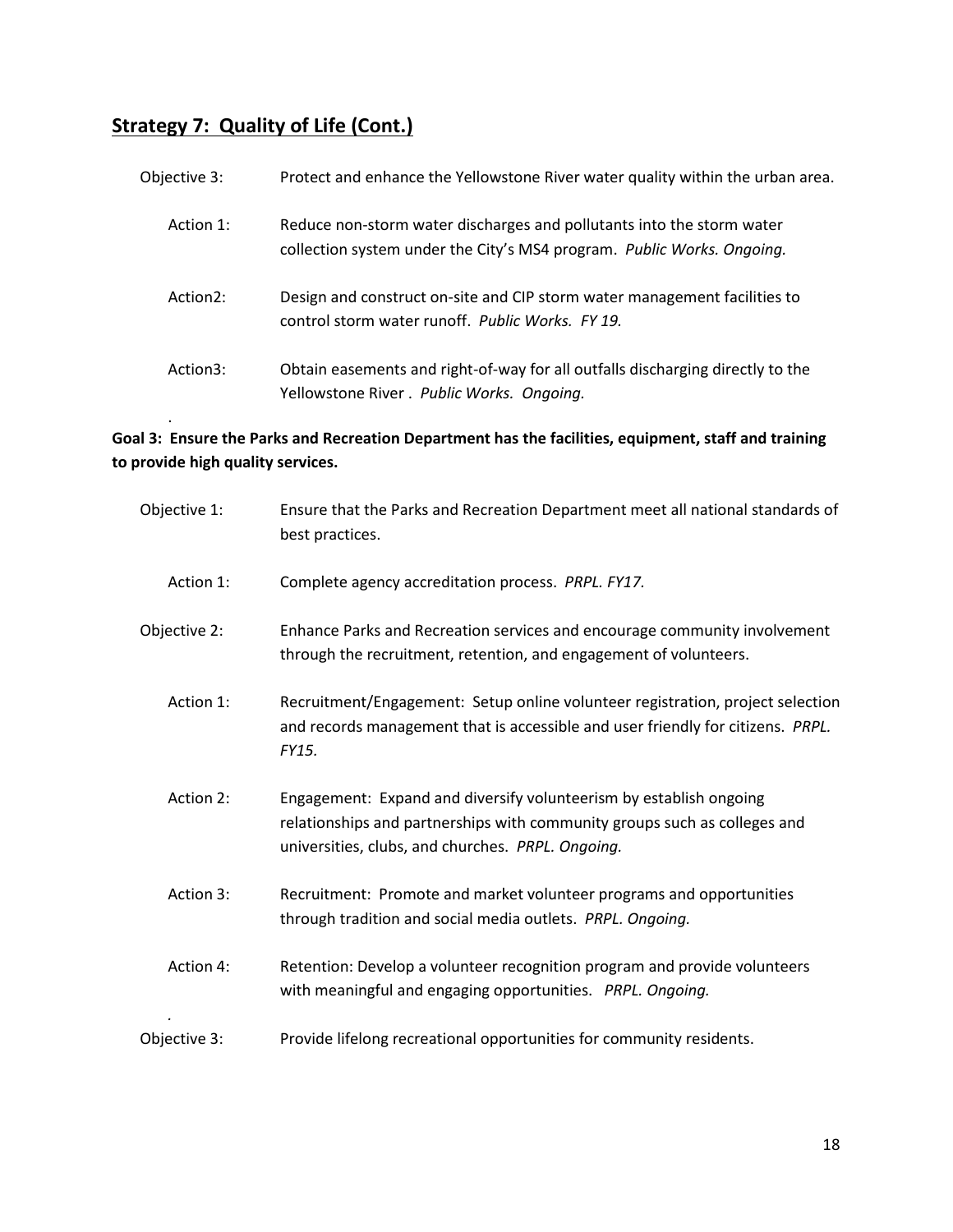| Action 1:    | Investigate potential partnerships for program growth and development. PRPL.<br>Ongoing.                                                                                                           |
|--------------|----------------------------------------------------------------------------------------------------------------------------------------------------------------------------------------------------|
| Action 2:    | Develop a marketing plan that includes a multitude of different delivery points,<br>including social media, broadcast media, print media, internet/website, and<br>outdoor display. PRPL. Ongoing. |
| Objective 4: | Plan for adequate parks, open space and trails infrastructure Citywide. PRPL.<br>Ongoing.                                                                                                          |
| Objective 5  | Plan for and promote more and proper use of Natural Area parklands<br>throughout the community.                                                                                                    |
| Action 1:    | Develop and implement a Park Natural Area Management Plan. PRPL. FY16.                                                                                                                             |
| Action 2:    | Develop and implement a Noxious Weed Management Plan. PRPL. FY16.                                                                                                                                  |
| Action 3:    | Inventory, develop and manage single track bike/hike trails in Natural Areas.<br>PRPL. FY17.                                                                                                       |
| Objective 6  | Promote, encourage and develop city wide landscaping and tree planting to<br>make the community more attractive.                                                                                   |
| Action 1:    | Develop and implement a city wide Urban Forestry Strategic Plan. PRPL. FY15.                                                                                                                       |
| Action 2:    | Review, rewrite and implement city wide Landscaping Codes. PRPL, Planning &<br>PW. FY17.                                                                                                           |
| Action 3:    | Develop and implement and city wide Noxious Weed Management Plan. PRPL.<br>FY17.                                                                                                                   |
| Objective 7: | Continue to improve response to public safety issues in City parks.                                                                                                                                |
| Action 1:    | Recruit and train citizens for the volunteer ranger program. PRPL. Ongoing                                                                                                                         |
| Action 2:    | Develop communications and coordination strategies with public safety entities.<br>PRPL, Police & Fire. Ongoing.                                                                                   |
| Action 3.    | Focus on continuous employee development and innovation in order to ensure<br>staff is prepared to recognize and respond to public safety issues. PRPL, Fire &<br>Human Resources. Ongoing.        |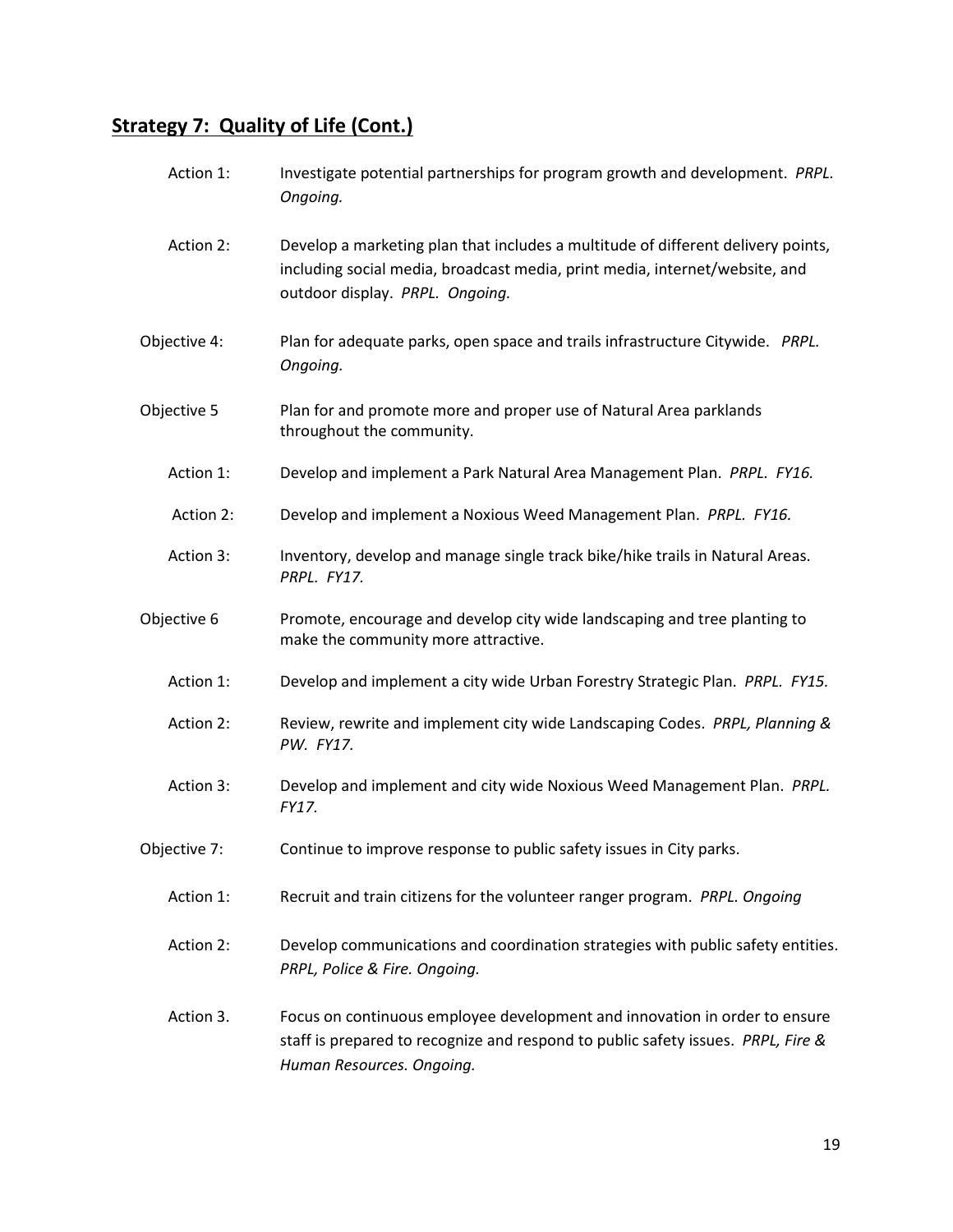| Objective 8: | Provide an aesthetically pleasing public cemetery and cost effective funeral |
|--------------|------------------------------------------------------------------------------|
|              | services.                                                                    |

Action 1: Prepare section 15 for graves. *Cemetery. FY18.*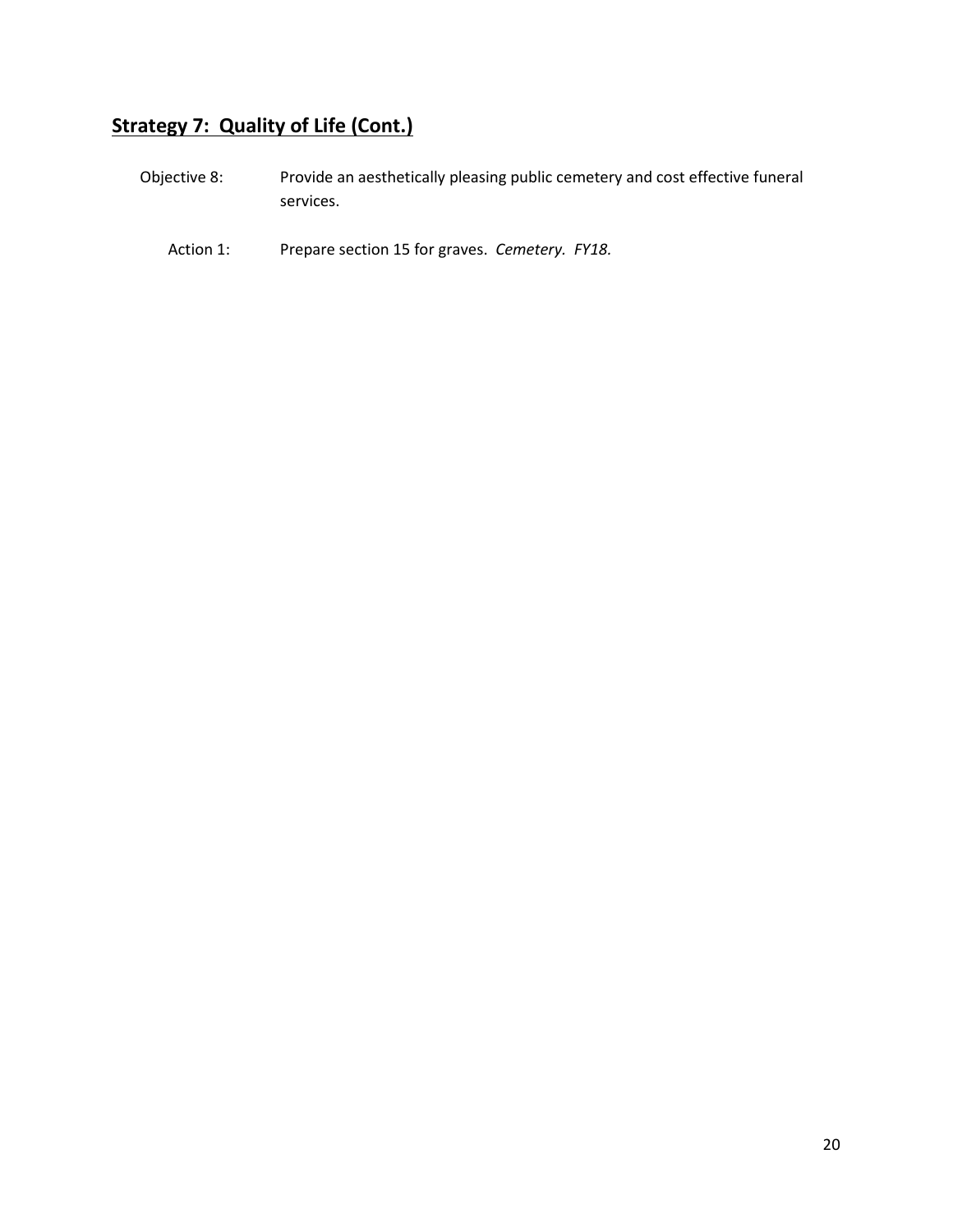# **Strategy 8: City Infrastructure**

#### **Goal 1: Provide Understandable Infrastructure Program**

| Objective 1: | CIP Source of Infrastructure Program                                                                                                           |
|--------------|------------------------------------------------------------------------------------------------------------------------------------------------|
| Action 1:    | Program infrastructure based on Long & Short Term Planning Documents.<br>Airport, Public Works, Planning, PRPL, Parking & Facilities. Ongoing. |
| Action 2:    | Prioritize programs based on:                                                                                                                  |
|              | Maintaining existing infrastructure.<br>a)                                                                                                     |
|              | b)<br>Improving existing infrastructure.                                                                                                       |
|              | Planning new infrastructure<br>C)                                                                                                              |
|              | Airport, Public Works, Planning, PRPL, Parking & Facilities. Ongoing.                                                                          |
|              |                                                                                                                                                |

### **Goal 2: Provide Sustainable funding**

| Objective 1: | Establish financial plan for infrastructure program                                                                                                                            |
|--------------|--------------------------------------------------------------------------------------------------------------------------------------------------------------------------------|
| Action 1:    | Develop Infrastructure Replacement Program. Finance, PRPL, Airport & Public<br>Works. Ongoing.                                                                                 |
| Action 2:    | Establish annual inflationary adjustments for infrastructure programs. Finance,<br>PRPL, Airport & Public Works. Ongoing.                                                      |
| Objective 2: | Create a Storm Water Utility                                                                                                                                                   |
| Action 1:    | Explore the feasibility and framework of creating a storm water utility to<br>improve funding for CIP projects and the storm water management program.<br>Public Works, FY 15. |

### **Goal 3: Enhance Solid Waste Services to Billings Residents**

Objective 1: Increase potential for recycling.